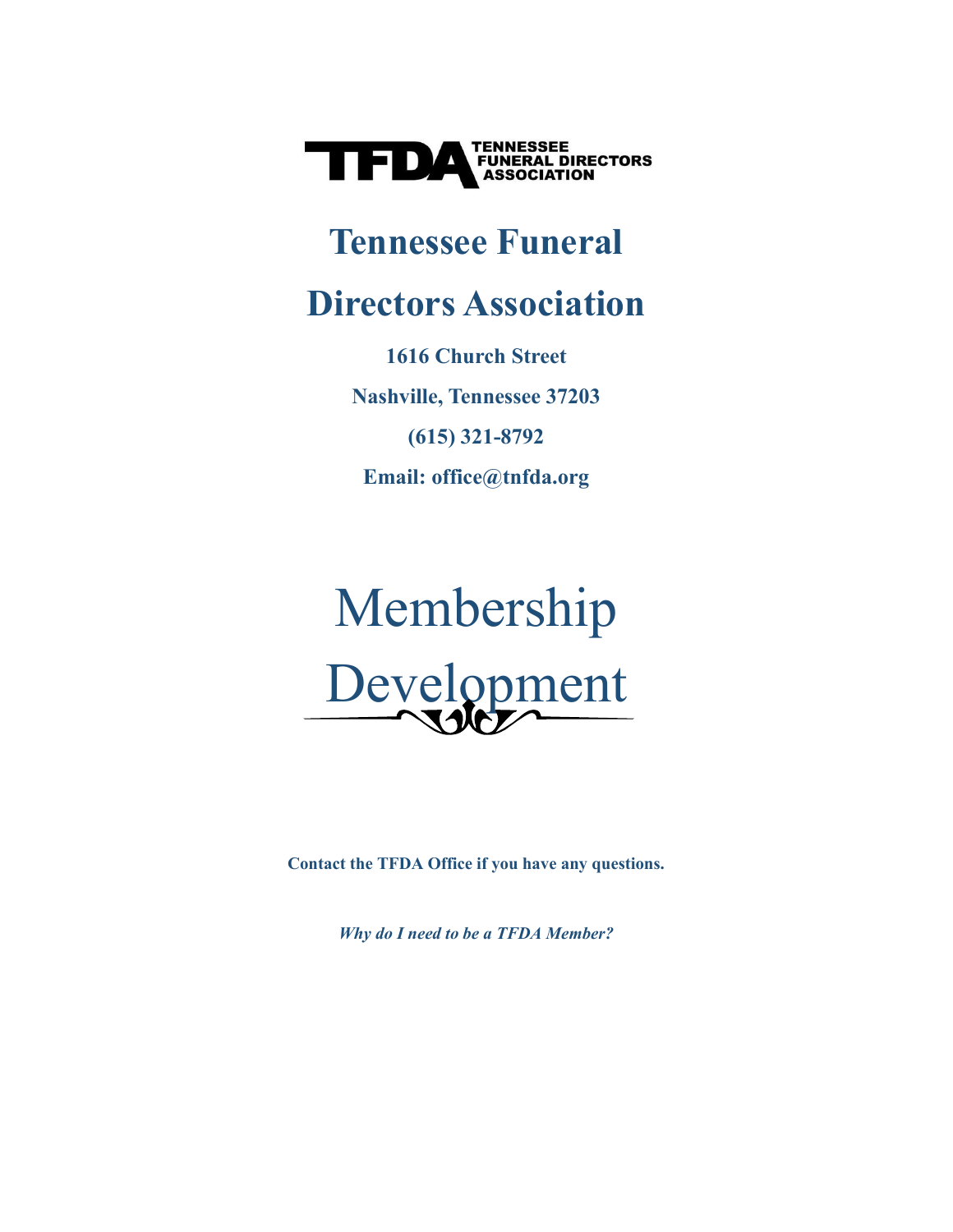#### **Professional Educational Seminars.**

TFDA Education Committee annually provides TFDA members the opportunity of learning from nationally and internationally funeral professionals and providing additional continuing educational opportunities in more technical areas.

#### **Leadership Opportunities**

**As a member of the Tennessee Funeral Directors Association, you are presented several opportunities to enhance your leadership abilities.**

- \* **Committee Involvement**
- \* **Leadership Training Seminars through the National Funeral Directors Association**
- **\* Advocacy Summit in Washington**
- \* **NFDA Leadership Summit**
- \* **Board of Director Opportunities**
- **\* President's Retreats**
- **Speaker Opportunities**

#### **TFDA Master Preneed Trust**

TFDA is pleased to announce the Tennessee Preneed Funeral Trust Fund is now operational. TFDA members now have a funding option when preneed opportunities arise, Investors Life for insurance funding, and TFDA Preneed Trust to fulfill trusting needs.

The Tennessee Preneed Funeral Trust Fund is a secure pooled trust comprised from TFDA member funeral establishments. Any TFDA member firm may participate in the Trust. Participation in the trust allows TFDA members the ability to deposit funds for an intended funeral beneficiary's preneed arrangement ensuring compliance with all preneed laws and regulations. Those funds earn competitive rates of interest and can be accessed quickly when a funeral becomes at-need.

The Tennessee Preneed Funeral Trust a service available to all TFDA members in good standing, and:

Meets all state and federal requirements

2% Minimum Crediting Rate or market value whichever is greater

No Minimum Deposit Requirements, Age Restrictions or Chargebacks

Online Quarterly Reports and Account Balances through Administrative Systems Inc. provides monthly preneed reports,

Affords access to online account balance information, summary statements and monthly activity reports

Tennessee Preneed Funeral Trust funds are pooled with many other accounts in secure investments earning the highest possible rate of return. The return earned over time will assist offsetting rising costs should the price of the future funeral increase. One hundred percent of the principal and interest accrues to the benefit of the intended funeral recipient.

All Tennessee Preneed Funeral Trust accounts are fully portable, meaning you may transfer your account to another funeral home at any time. Some traditional saving accounts may close or become inaccessible at your time of death. Tennessee Preneed Funeral Trust accounts will be available immediately to apply toward or pay for final funeral expenses.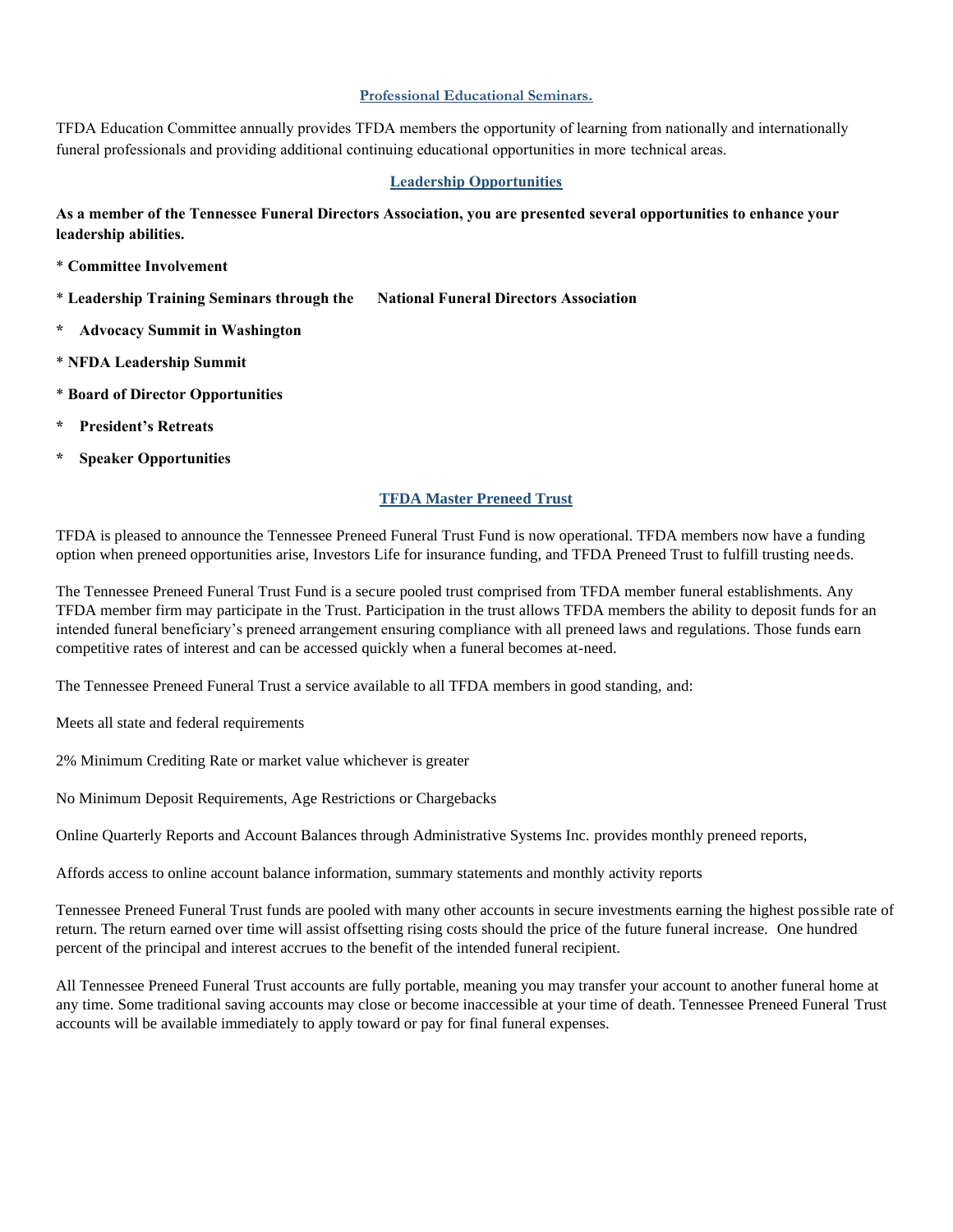# **Government Affairs:**

The Tennessee Funeral Directors Association is Tennessee's largest funeral organization for legislation that is introduced for the success of funeral service. TFDA also serves as a regulator for legislation introduced potentially adverse to funeral service. **Professional Website:**

TFDA now offers vital information for members all at the touch of a button. TFDA membership entitles you to everything from government compliance forms to dues structures when you want it. This website is also designed to update you on the latest information concerning the funeral profession. Our website also offers members state approved forms for all your preneed requirements. Please visit us at www.tnfda.org.

### **Educational Opportunities:**

Continuing education credits are available throughout the year with various opportunities to achieve the credits required. In addition to CEU's, it is a time to learn from your colleagues as well.

#### **Professional and Ethical Practices:**

Identifying that you are affiliated with an association that has a common goal for best practices of professionalism and ethical practices for families that we serve.

#### **Professional Communication:**

Anytime events unfold in the funeral profession TFDA members are instantly informed. Information on breaking news, updates on coming events, or even the death of TFDA members are all are all immediately conveyed via broadcast email from the TFDA office.

#### **The Thanagram:**

The official bi-monthly TFDA magazine. The Thanagram is designed to keep you updated on the most current information in funeral service.

### **TFDA/TFSSC Annual Convention**

The TFDA/TFSSC Annual Convention with exhibits is held in June of each year. The Annual Convention is designed to advance the funeral profession through educational opportunities and recognizing both funeral and funeral supply providers. The exhibits are created with state-of-the-art information regarding funeral service. The Tennessee convention has been recognized as one of the nation's best.

#### **District Meetings**

Held twice annually in West, Middle, and East districts for the advancement of Association business. Each District Meeting also offers CEU approved educational seminars as well as networking opportunities.

#### **Legal Advice**

TFDA annually retains legal services for any funeral related issue requiring legal consultation.

## **What has TFDA Done for Me?**

TFDA has been in existence as an association of professionals for over 100 years. You don't stay in business that long without accomplishments beneficial to the survival of the profession. Most of these accomplishments, although subtle, make a huge impact on allowing funeral professionals the freedom to care for giving families with the least amount of outside interference. There are too many achievements to list in such a short space; listed below are just a few of the most recent actions. TFDA sponsored legislation:

**Reduction of legal liability**—Funeral directors cannot be sued, criminally or civilly, when following instructions from someone acting as next of kin, when there is no reason to believe otherwise.

**Majority of legal next of kin—** Now cremation can be performed with the majority of next of kin, i.e., siblings, as opposed to permission from every next of kin, with no legal backlash.

**Disposition of unclaimed cremains**—Funeral establishments are responsible for 180 days, and a standardized procedure of disposal, for